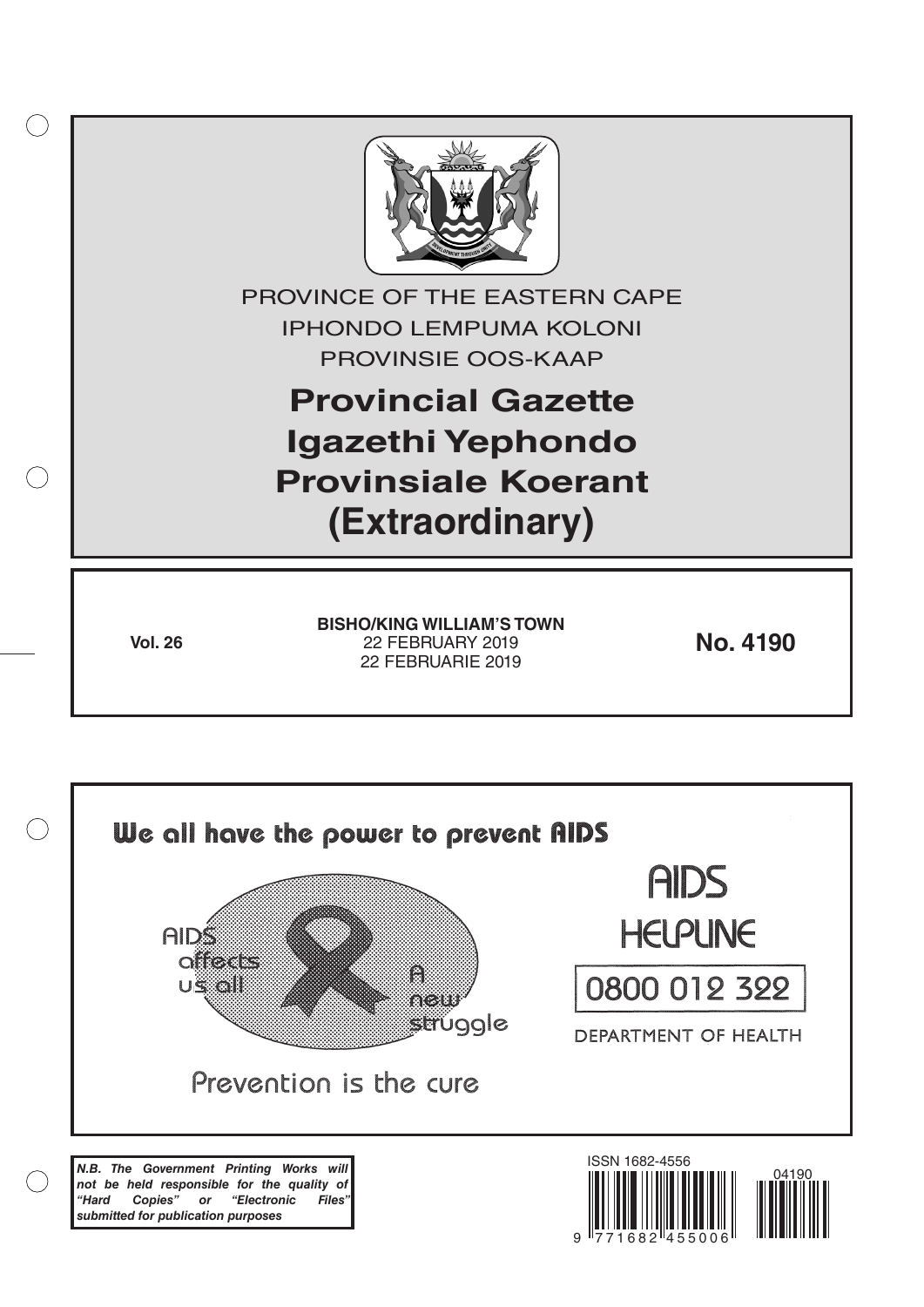# **IMPORTANT NOTICE:**

**The GovernmenT PrinTinG Works Will noT be held resPonsible for any errors ThaT miGhT occur due To The submission of incomPleTe / incorrecT / illeGible coPy.**

**no fuTure queries Will be handled in connecTion WiTh The above.**

## **CONTENTS**

|    |                                                                                                          | Gazette<br>No. | Page<br>No. |
|----|----------------------------------------------------------------------------------------------------------|----------------|-------------|
|    | <b>PROVINCIAL NOTICES • PROVINSIALE KENNISGEWINGS</b>                                                    |                |             |
| 44 | Local Government: Municipal Structures Act (117/1998): By-Elections for: Nyandeni Local Municipality for | 4190           |             |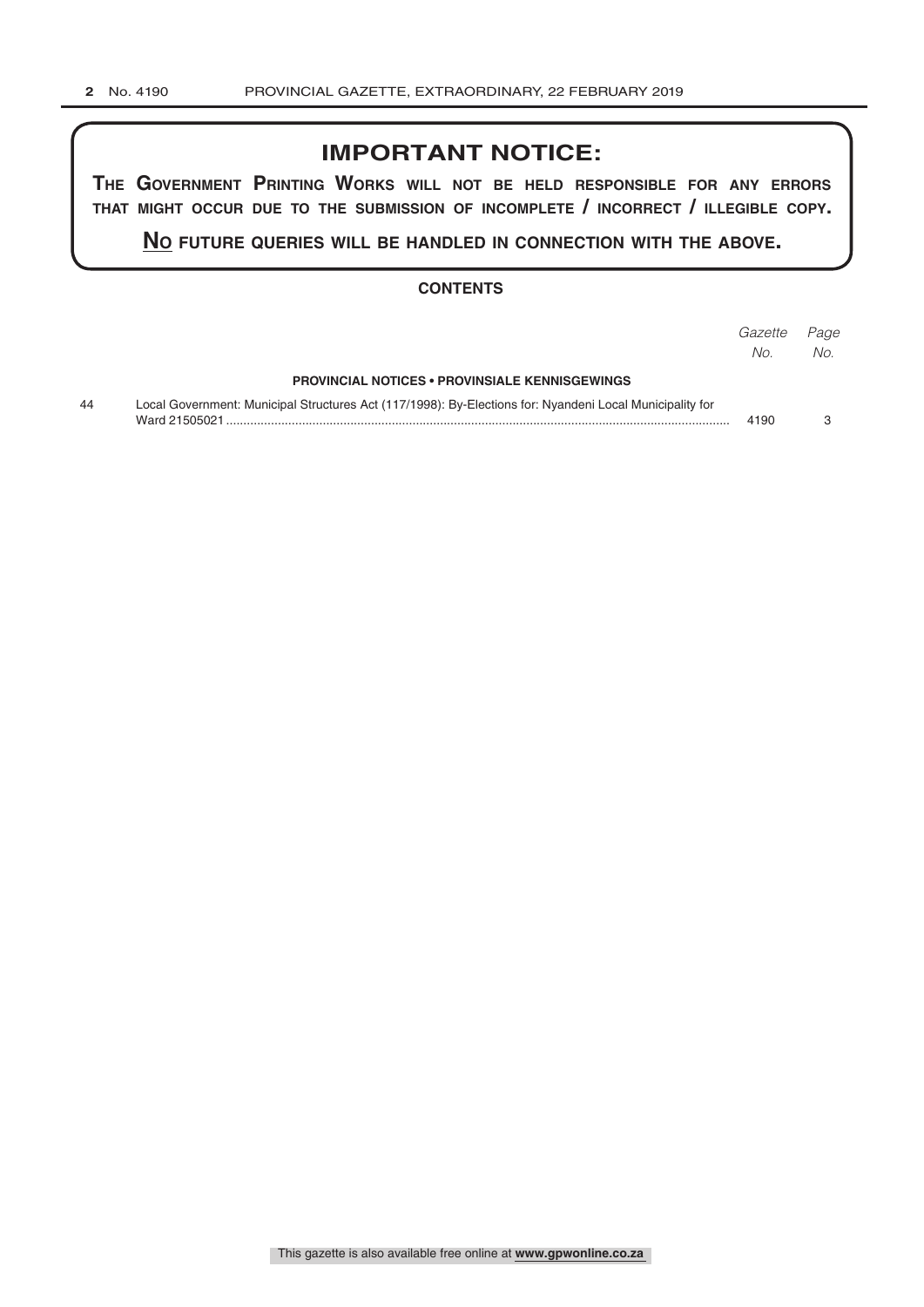## Provincial Notices • Provinsiale Kennisgewings

# PROVINCIAL NOTICE **PROVINCIAL NOTICE 44 OF 2019**

### Province of the Eastern Cape

Department of Local Government and Traditional Affairs

Provincial Notice issued in terms of Section 25 of the Local Government: Municipal<br>Structures Act, 1998, As Amended (Act No. 117 of 1998)<br>BY-ELECTIONS FOR: NYANDENI LOCAL MUNICIPALITY FOR - WARD 21505021<br>I, Fikile Xasa, Me

F. Xasa<br>Member of the Executive Council responsible for Local Government (Province of the Eastern Cape)